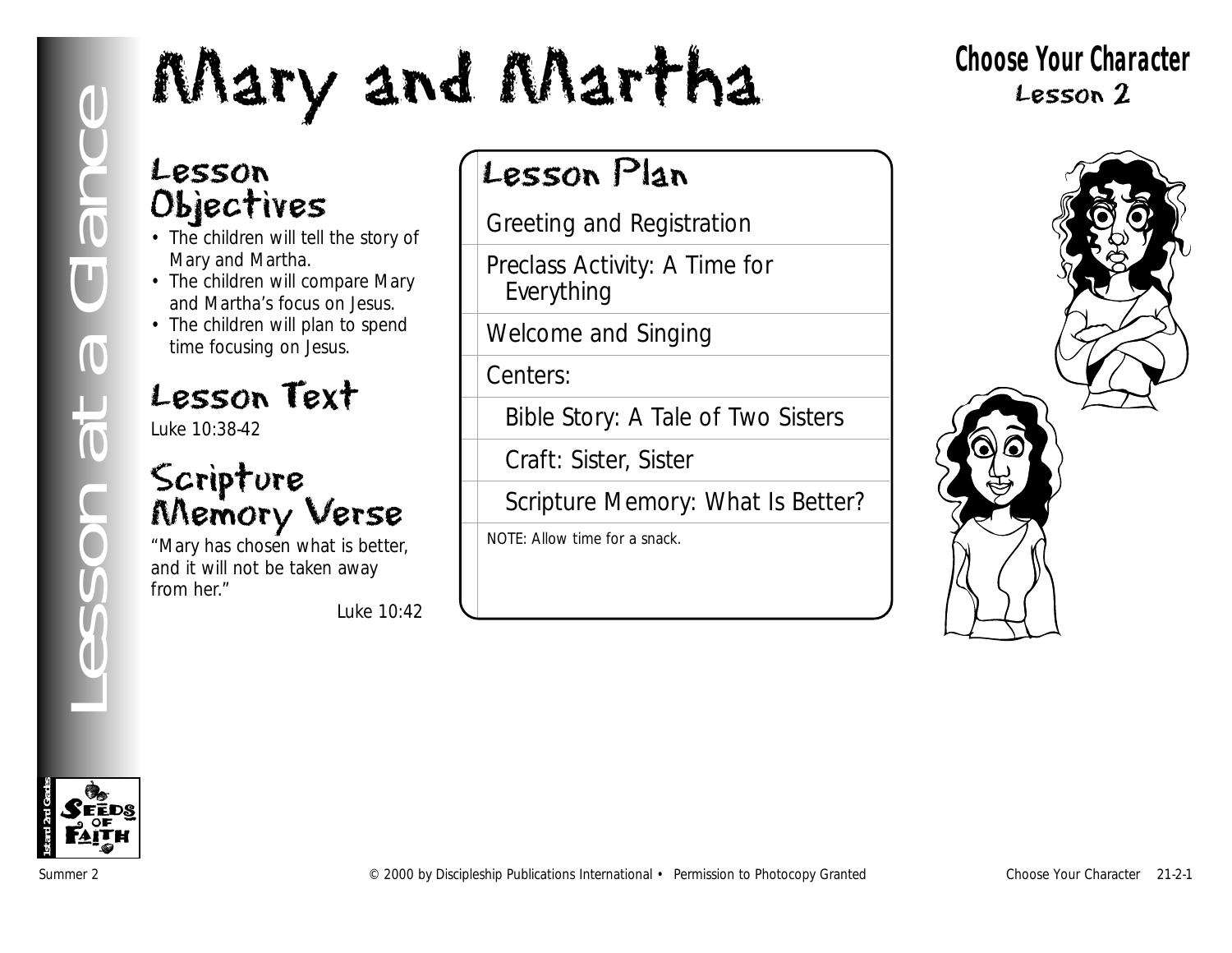

**G**<br>T

**II**<br><u>II</u>

U<br>V

**V**<br>I

**All** 

**TV** 

# Mary and Martha

## A Time for Everything

The children will preview today's lesson by making a timeline of their day.

#### Materials

*For each child:*

- 1 piece of construction paper, 9" x 12"
- scissors
- crayons and markers
- glue sticks

*For the teacher:*

- scissors
- glue stick

*Reproducible Pages:*

• Page A, 1 copy for each child

#### Preparation

- 1. Cut out the timelines from the copies of Reproducible Page A. Leave the activity squares for the children to cut out during the Preclass Activity.
- 2. Glue each timeline to the left vertical side of each piece of construction paper. See the sample on this page.
- 3. Make a sample to show the children.

#### Instructions

- 1. Greet the children as they arrive. Explain that in today's lesson they will hear a story about two sisters—one who spent time focusing on Jesus and one who did not. Show them your sample timeline. Tell the children they will make a timeline to show how they spend a typical day.
- 2. Distribute the activity squares and the crayons. Have the children color their squares.
- 3. Distribute the construction paper timelines you prepared, scissors and glue sticks. Have the children cut out their activity squares and then glue these next to the appropriate time on their timelines.
- 4. Circulate among the children to offer help and encouragement.
- 5. Have the children write their names on their timelines.

#### Teacher Tips

- Explain to the children that they don't have to do all the activities. If the activity is something they don't do, they don't need to cut out that square. If there is an activity that they would like to add, they may write or draw it on one of the blank activity squares.
- Be prepared to help them think through the activities and the times of day that they do them.
- Have a few timelines made to give to the children who may arrive late.





**Choose Your Character** Lesson 2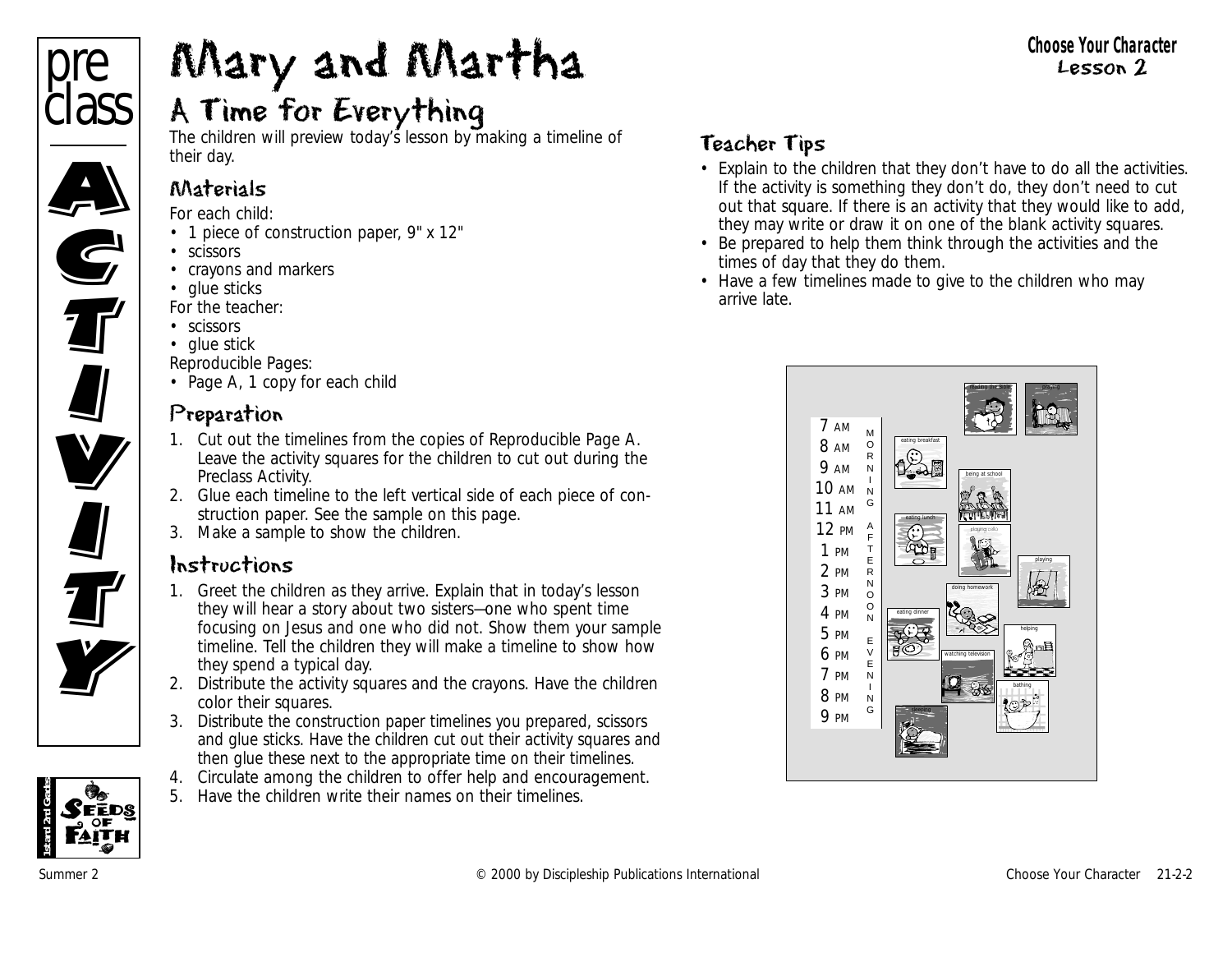# B

I

B

L

E

S

T

O

R

Y

# Mary and Martha

## A Tale of Two Sisters

The children will actively listen to the story of Mary and Martha.

#### Materials

- *For the teacher:*
- scissors
- *Reproducible Pages:*
- Page B, 1 copy for the teacher

#### Preparation

- 1. Cut out the circles from your copy of Reproducible Page B.
- 2. Practice presenting the Bible Story with emphasis and enthusiasm.

#### Introducing the Bible Story

Open your Bible to Luke 10. Tell the children that today's Bible Story comes from the New Testament book of Luke. *In our Bible Story today, we are going to hear about two sisters, Mary and Martha, who had a very special and important person come to their house. It was Jesus! In our story, we will learn about how they both acted around Jesus and why.* 

- *How many of you have ever invited someone to your house?*
- *What are some things you must do to prepare for special dinner guests or visitors?* (clean the house, prepare the food, cook the food, set the table, get dressed up, etc.)
- *How would you feel if a very famous person came to your house?* (Provide an example of someone that they would all know, e.g., the president or a movie or sports celebrity, etc.)
- *What would you need to do to prepare for this famous person?* (find out what their favorite food/drink is; clean the house; prepare a very special table; perhaps have a gift for the person; put film in the camera to take pictures; order flowers; etc.)
- *How would you feel if Jesus came to your house for a visit? What kinds of things would you want to do to prepare for him? What do you think would be the first thing you would do when he arrived at the door?* (Take responses.)

Explain to the children that in today's story they will hear about what happened when Jesus visited Mary and Martha at their house.

#### Presenting the Bible Story

Tell the children to listen carefully as you read Luke 10:38-42:

*As Jesus and his disciples were on their way, he came to a village where a woman named Martha opened her home to him. She had a sister called Mary, who sat at the Lord's feet listening to what he said. But Martha was distracted by all the preparations that had to be made. She came to him and asked, "Lord, don't you care that my sister has left me to do the work by myself? Tell her to help me!"* 

*"Martha, Martha," the Lord answered, "you are worried and upset about many things, but only one thing is needed. Mary has chosen what is better, and it will not be taken away from her."* 

Show the children the numbered circles you prepared. Mix them up and distribute them to the children. Tell them that you will read the passage (below) again, stopping to ask questions that correspond to the numbers they are holding. Tell the children that they should work together to help each other answer their questions.

*As Jesus and his disciples were on their way, he came to a village where a woman named Martha opened her home to him. Question # 1*: *Who opened her home to Jesus?* (Martha) *She had a sister called Mary, who sat at the Lord's feet listening to what he said.* 

*Question # 2*: *What was the name of Martha's sister?* (Mary)

*Question # 3*: *What did Mary do when Jesus came?* (She sat at Jesus' feet and listened to him.)

*But Martha was distracted by all the preparations that had to be made. She came to him and asked, "Lord, don't you care that my sister has left me to do the work by myself? Tell her to help me!"* 

- *Question # 4*: *What does it mean that Martha was distracted?* (She was so focused on baking the bread, cooking the food and setting the table that she did not focus on Jesus.)
- *Question # 5*: *What did Martha say to Jesus?* ("Lord, don't you care that my sister has left me to do the work by myself? Tell her to help me!")
- *Question # 6*: *How did Martha feel?* (anxious, upset, worried)



EEDS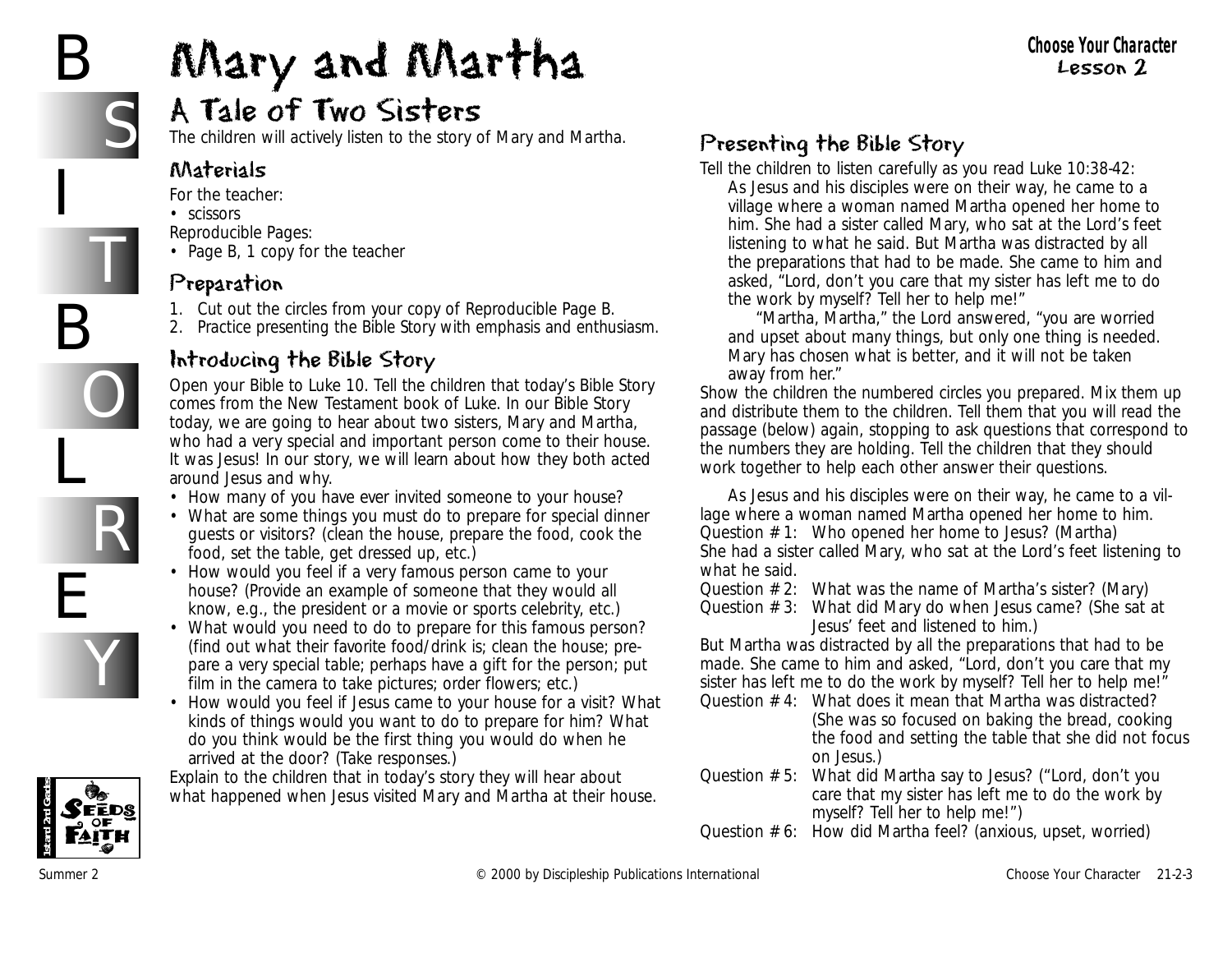# Mary and Martha

*"Martha, Martha," the Lord answered, "you are worried and upset about many things, but only one thing is needed. Mary has chosen what is better, and it will not be taken away from her." Question # 7*: *Did Jesus tell Mary to get up and help her sister?*

- (No)
- *Question # 8*: *Jesus said that Mary had chosen what was better. What did Mary choose?* (to listen to Jesus)
- *Question # 9*: *How do you feel about what Jesus said to Martha?* (Take responses.)

Give the children an example. Tell them to imagine that a famous person (give them a name of someone they all know) came to their house for dinner. Tell them to imagine spending time with that person listening and asking questions, getting their autograph and a picture with them.

- *Would you ever forget your visit with that person? Why or why not?*
- *Wouldn't you feel sad if you missed out spending time with that person because you were too worried about setting the table and cleaning the bathroom?*

*You might forget what you wore that day and you might forget what you ate for dinner, but you would probably never forget what that person said to you. Jesus knew that Mary would never forget her time with him—but he knew that Martha might not have anything special to remember if she stayed so worried and anxious.*  If time permits, choose three children to role-play this story, using the props you prepared.

 $1)$ <sup>(2)</sup> 3

#### Share and Tell

Encourage the children that every time they hear the Bible or pray to God, they are doing what Mary did—spending time with Jesus. Ask the children how it makes them feel to know that they can spend special time focusing on Jesus today by reading their Bible and praying. Close with a prayer for the children to spend special time focusing on Jesus this week.

#### Teacher Tips

4

 $\overline{Q}$ 

• For a more dramatic presentation, select two adult assistants and act out this story with props before asking the questions above.

 $\int$ 

• If your budget permits, reproduce Page B onto brightly colored, heavy paper.

6



9

8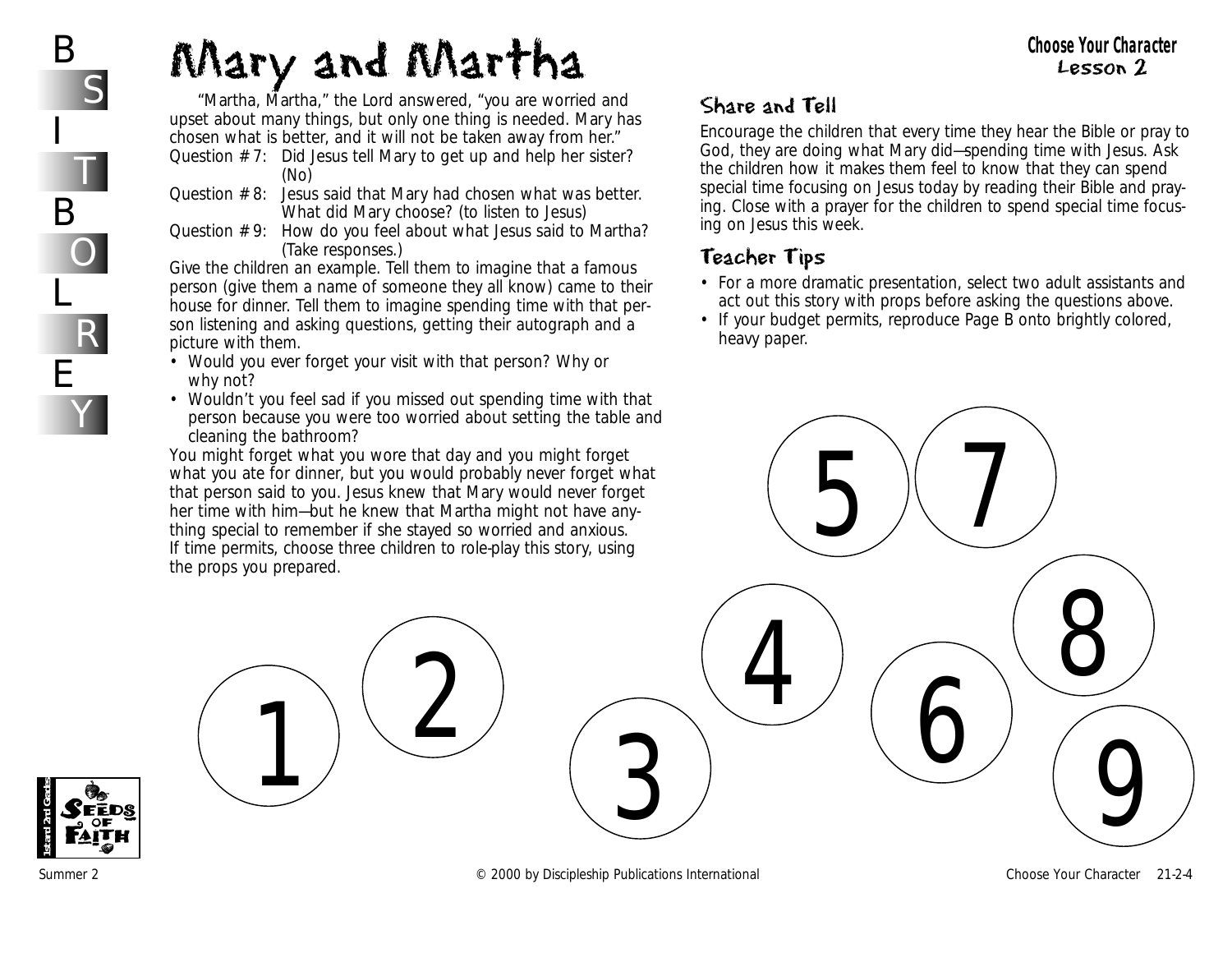

## Mary and Martha

## Sister, Sister

The children will make a craft to help them compare Mary and Martha's use of time.

#### Materials

*For each child:*

- 1 circular piece of fabric, 16"
- 1 piece of construction paper,  $2" \times 6\frac{1}{4"}$
- 1 paper towel roll
- glue stick
- crayons or markers
- rubber band
- clear tape
- *For the teacher:*
- scissors
- thin black marker *Reproducible Pages:*
- Page C, 1 copy for each child

#### Preparation

- 1. Cut out the pictures of Mary and Martha from the copies of Reproducible Page C.
- 2. Cut the  $2$ " x  $6\frac{1}{4}$ " pieces of construction paper for the children.
- 3. Prepare a "skirt" for each child as follows:
	- A. Cut a 16" circle from fabric.
	- B. Cut a  $1\frac{1}{2}$  circle in the center of the fabric circle.
- 4. Make a sample of the craft to show the children.

#### Instructions

1. Introduce today's activity: *In your Bible Story this week, you are learning about two sisters and their visit with Jesus. Martha opened her home to Jesus, and Mary sat by Jesus and listened to him. Martha was very worried and upset because of all the preparations. She thought that Jesus did not care that Mary was not helping her. Jesus taught Martha that Mary had chosen to spend her time doing what was better.* Show the children your sample, demonstrating how to flip over the skirt to reveal both ends of the doll. Explain that these two pictures show the two sisters from today's story.

- 2. Give the children the pictures of Mary and Martha and the crayons. Have them write their names on one of the pictures, and then color in both pictures.
- 3. Have the children make their dolls as follows:
	- A. Distribute the paper towel rolls, glue sticks and tape. Have the children glue one picture to one end of the roll, see Figure A. Have them reinforce seams of the picture with tape.
	- B. Have the children turn over the paper towel roll. Have them glue the other picture to the other end of the roll, as shown in Figure B. Have them reinforce seams of the picture with tape.
	- C. Distribute the strips of construction paper. Have the children glue their strips around the center of the their rolls. Have them reinforce the seam where the paper overlaps with tape.
- 4. Distribute the skirts and the rubber bands. Have the children slip the skirts over their paper towel rolls. Help them to use the rubber bands to hold the skirt in place in the middle of the roll. See Figure C.
- 5. Write, "Mary" and "Martha" on the construction paper beneath each correlating picture.

#### Conclusion

Ask the children which of the two sisters had the right focus. (Mary) Ask the children how it makes them feel to know that they can be like Mary and "sit at Jesus' feet" each time they read or hear the Bible. Encourage the children to share today's Bible Story with someone in their family, using their crafts to help. Close with a prayer for the children to spend time focusing on Jesus this week.

#### Teacher Tips

• Consider writing "Mary" and "Martha" on the construction paper strips ahead of time. If you do this, be sure that the child aligns the strip correctly prior to gluing it to their doll.





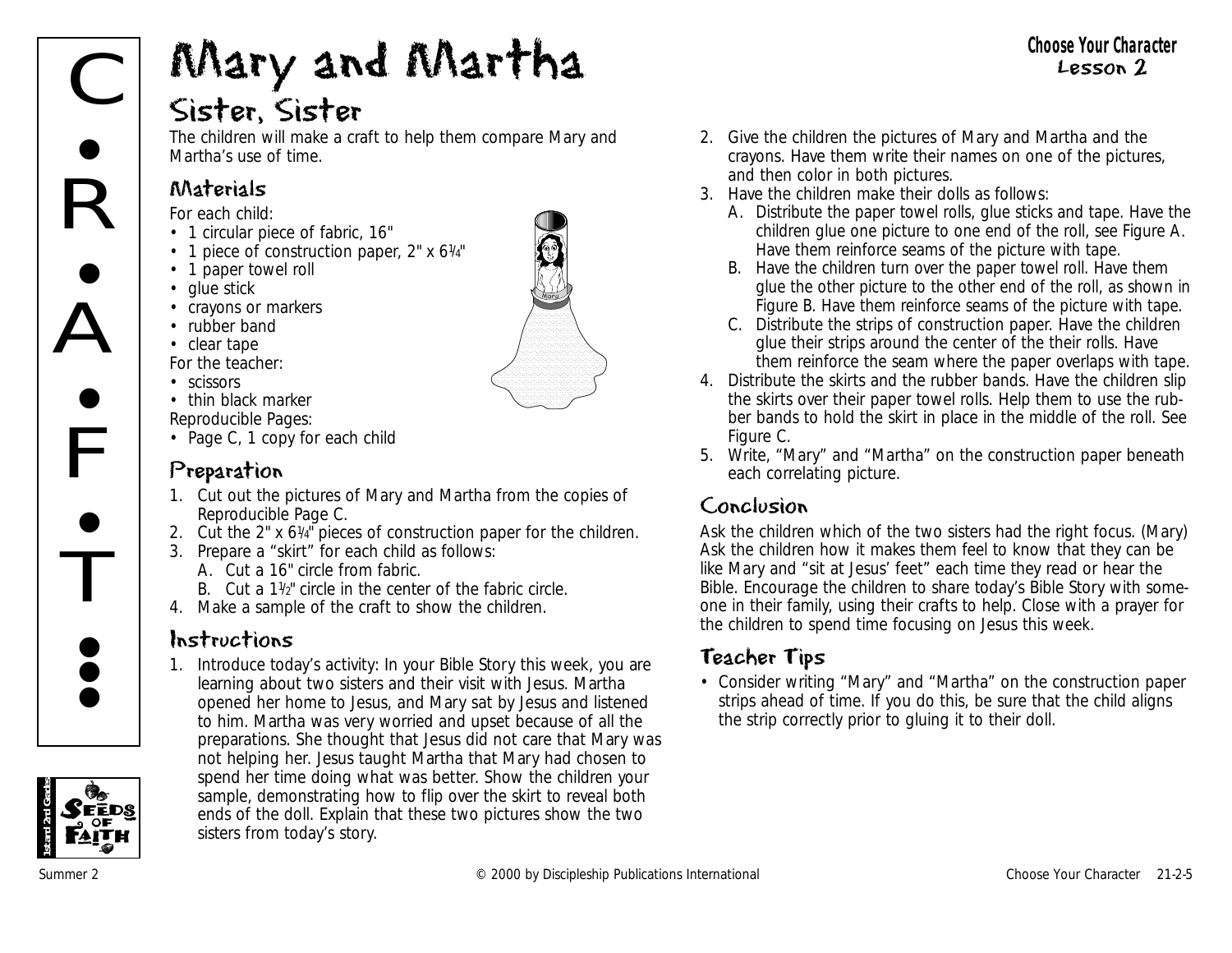

Summer 2 Choose Your Character 21-2-6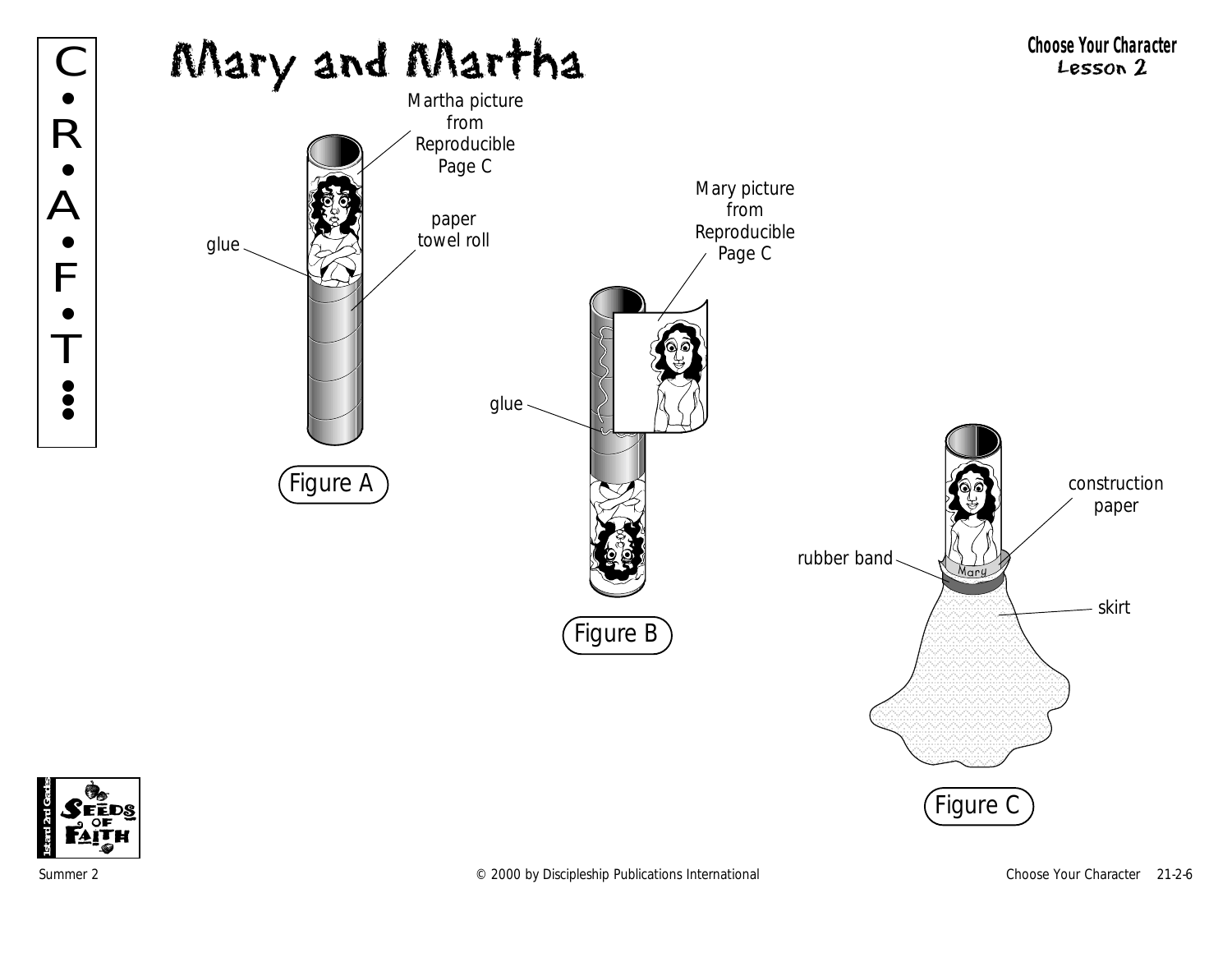

# Mary and Martha

## What Is Better?

The children will memorize today's Scripture Memory Verse through this repetitive activity.

#### Scripture Memory Verse

"Mary has chosen what is better, and it will not be taken away from her." *Luke 10:42*

#### Materials

*For the teacher:*

- 8 index cards, 5" x 7"
- marker

#### Preparation

1. Write the following phrases from the Scripture Memory Verse on the index cards.

"Mary has chosen what is better, and it will not be taken away

- from her."
- Luke 10:42
- 2. Number the backs of the cards so that the card with the word "Mary" is number 1 and the card with the scripture reference is number 8.

#### Instructions

- 1. Introduce today's activity: *In your Bible Story this week you are learning about two sisters, Mary and Martha. Martha opened her home to Jesus, and Mary sat by Jesus and listened to him. Martha was very worried and upset because of all the preparations. She thought that Jesus did not care that Mary was not helping her. In your Scripture Memory Verse, you will hear what Jesus said to Martha.*
- 2. Show the children the Scripture Memory Verse on the back of this Lesson Card. Say it to them three times while they follow
- silently. Ask them to say it together with you three more times.
- 3. Say the verse using the verses below, and have the children say the missing words.

*"Mary has chosen what is better, and it will not be taken away from* (her.)"

*"Mary has chosen what is better, and it will not be taken* (away from her.)"

*"Mary has chosen what is better, and it will \_\_\_\_\_\_\_\_\_\_\_* (not be taken away from her.)"

*"Mary has chosen what is better,* \_\_\_\_\_\_\_\_\_\_\_ (and it will not be taken away from her.)"

*"Mary has chosen* \_\_\_\_\_\_\_\_\_\_\_ (what is better, and it will not be taken away from her.)"

*"Mary* \_\_\_\_\_\_\_\_\_\_\_ (has chosen what is better, and it will not be taken away from her.)"

- 4. Show the children the cards that you prepared. Say the Scripture Memory Verse together with the children while holding each card in order.
- 5. Shuffle the cards and place them down in front of the children. Choose two children to put the cards in the correct order as you say the verse.
- 6. Repeat Step 5 with two other children.
- 7. Shuffle the cards and pass them out to the children. Tell the children to put the cards in their correct order.
- 8. Shuffle the cards and remove one. Have the children put the cards in order, saying the missing words from memory. Do this again until all the cards have been removed and they can say the verse from memory.

#### Conclusion

Ask the children how it makes them feel to know that they can be like Mary and spend time focusing on Jesus by reading (or listening to) the Bible and praying. Close with a prayer for the children to think of ways to focus on Jesus this week.

#### Teacher Tips

• Think of additional ways to use the index cards to help the children review the Scripture Memory Verse.

EĒDS

**1st and 2nd Grades**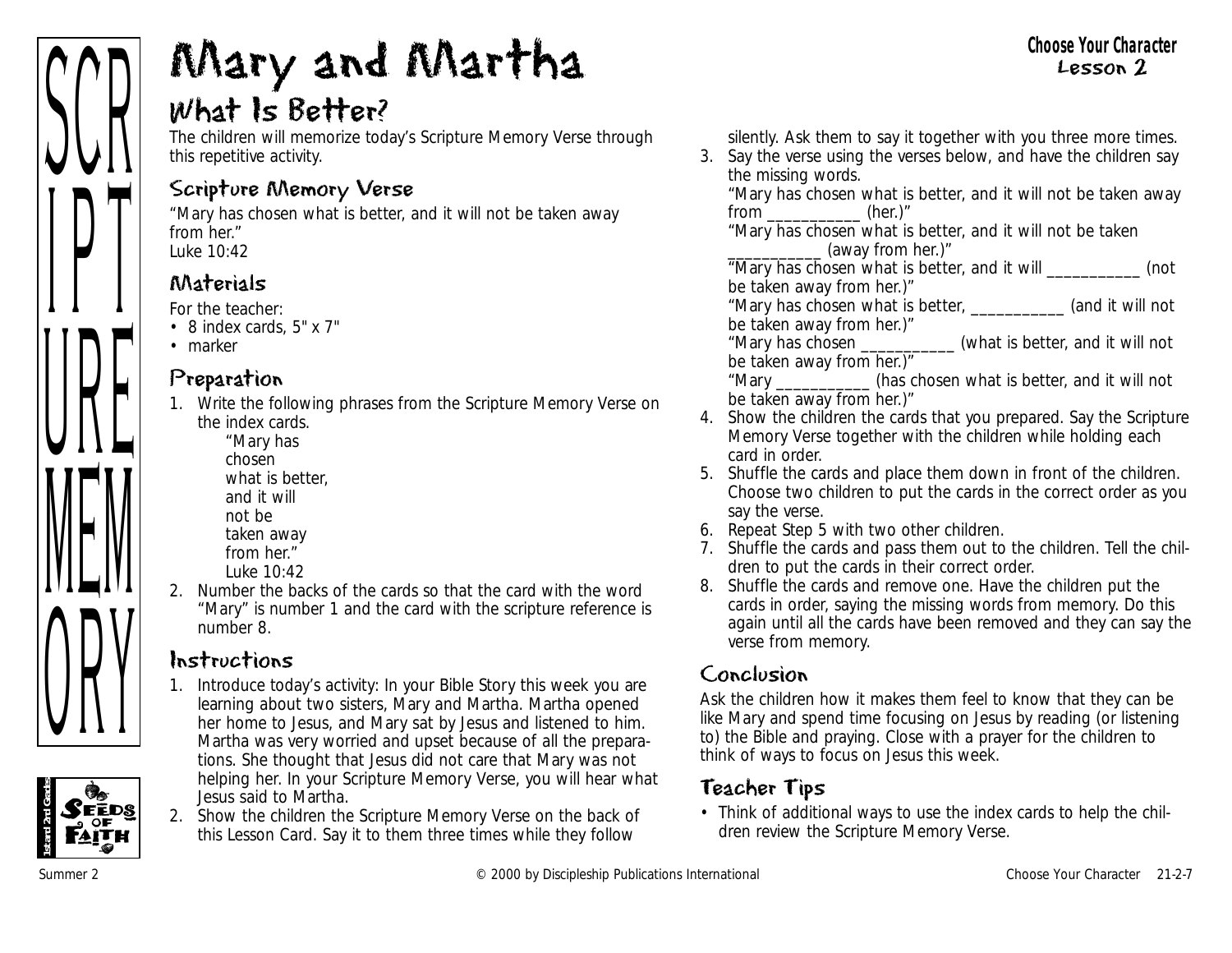

# "Mary has chosen what is better, and it will not be taken away from her." Luke 10:42



Summer 2 © 2000 by Discipleship Publications International Choose Your Character 21-2-8

ANI

 $\prod$ 

VIIL

MEM

VIII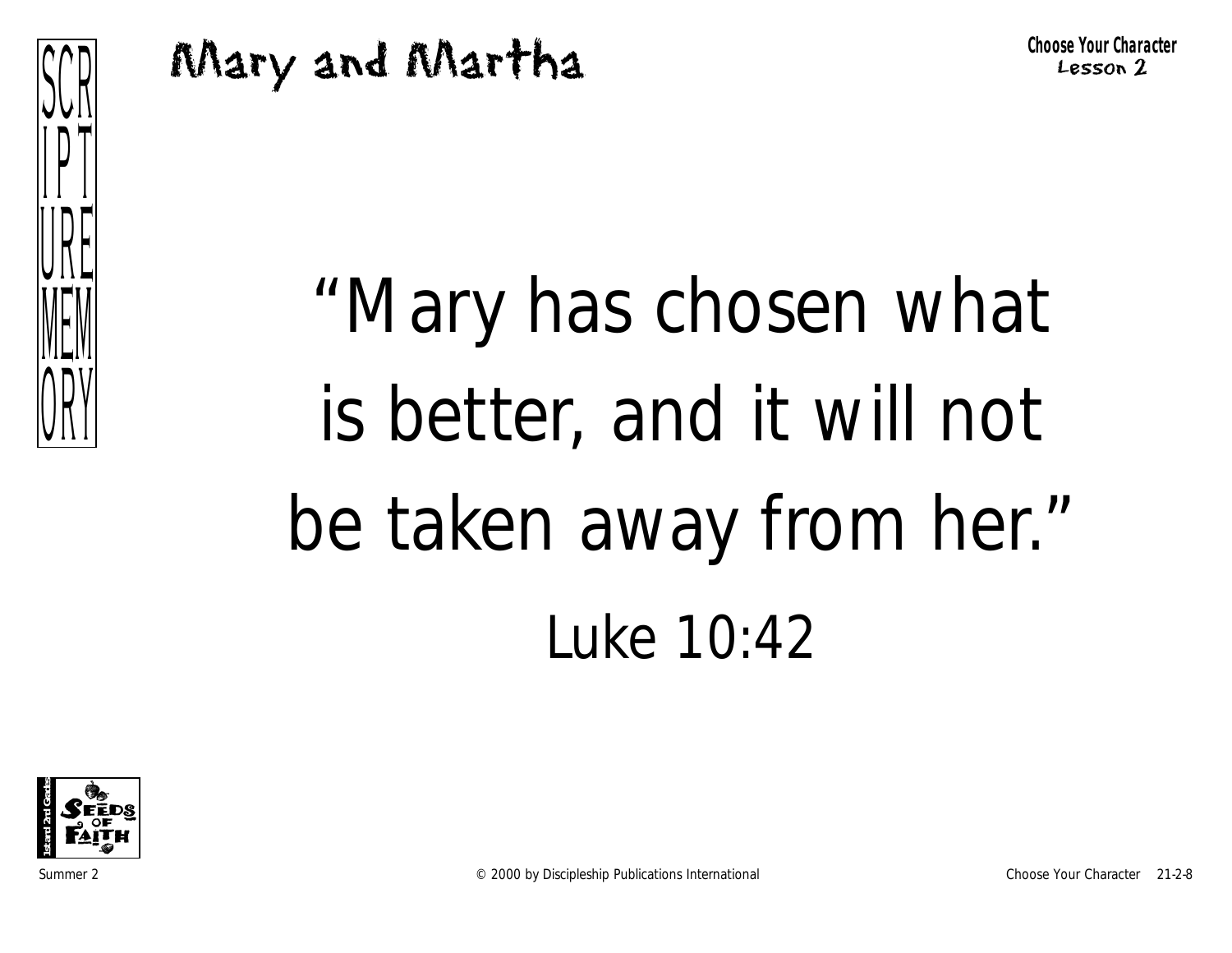#### Mary and Martha **Choose Your Character** Lesson 2

## Lesson Objectives

- The children will tell the story of Mary and Martha.
- The children will compare Mary and Martha's focus on Jesus.
- The children will plan to spend time focusing on Jesus.

## Lesson Text

## Scripture Memory Verse

| $\overline{\mathbf{C}}$<br>$\overline{\textbf{S}}$<br><b>V</b>     | Lesson Objectives<br>• The children will tell the story of Mary and Martha.<br>• The children will compare Mary and Martha's focus on Jesus.<br>• The children will plan to spend time focusing on Jesus.<br>Lesson Text<br>Luke 10:38-42<br>Scripture Memory Verse<br>"Mary has chosen what is better, and it will not be taken<br>away from her."                                                                                                                                                                                   | Luke 10:42                                                | Lesson Plan<br>Greeting and Registration<br>Preclass Activity: Puzzling Sisters<br>Welcome and Singing<br>Centers:<br>Life Application: Fill'er Up!<br>Game: Spoons<br><b>Bible Skills: Book Review</b><br>NOTE: Allow time for a snack.                                                                                                                                                                                                                                                                                                                                                                                                                                                             |                                                                                                                                                                                                                                                                                                                                                                                                                                                                                                                                                                                                                                                                                  |
|--------------------------------------------------------------------|---------------------------------------------------------------------------------------------------------------------------------------------------------------------------------------------------------------------------------------------------------------------------------------------------------------------------------------------------------------------------------------------------------------------------------------------------------------------------------------------------------------------------------------|-----------------------------------------------------------|------------------------------------------------------------------------------------------------------------------------------------------------------------------------------------------------------------------------------------------------------------------------------------------------------------------------------------------------------------------------------------------------------------------------------------------------------------------------------------------------------------------------------------------------------------------------------------------------------------------------------------------------------------------------------------------------------|----------------------------------------------------------------------------------------------------------------------------------------------------------------------------------------------------------------------------------------------------------------------------------------------------------------------------------------------------------------------------------------------------------------------------------------------------------------------------------------------------------------------------------------------------------------------------------------------------------------------------------------------------------------------------------|
| ❤<br>Seeds<br>- ор<br><b>Гаітн</b><br>pre<br>class<br>ACTIVIT<br>Y | Puzzling Sisters<br>The children will review this week's Bible<br>Story as they make puzzles.<br>Materials<br>For each child:<br>• crayons or markers<br>• 1 piece of construction paper, 6" x 9"<br>• glue stick<br>• crayons<br>• 2 envelopes or small plastic bags<br>For the teacher:<br>• scissors<br>Reproducible Pages:<br>• Page D, 1 copy for each child<br>Preparation<br>1. Cut the construction paper (6" x 9") for<br>each child.<br>2. Cut out each of the puzzles from the<br>copies of Reproducible Page D. Cut apart | each picture.<br>3.<br>show the children.<br>Instructions | the six puzzle pieces as indicated on<br>Place the six pieces of each puzzle into<br>two separate envelopes for each child.<br>Write, "Mary" on one envelope and<br>write, "Martha" on the other envelope.<br>4. Make a sample of the finished puzzles to<br>1. Greet the children as they arrive. Tell the<br>children they are going to review this<br>week's lesson about Mary and Martha<br>by putting two puzzles together.<br>2. Distribute the two envelopes, a glue stick<br>and construction paper to each child. Tell<br>the children to empty one of their<br>envelopes, and then put together that<br>puzzle. Have them glue the pieces to one<br>side of their construction paper. Have | them repeat this using the second enve-<br>lope and the other side of their paper.<br>3. Distribute the crayons, and have them<br>color their glued puzzles. Make sure they<br>write their names on their puzzle.<br>4. Circulate among the children and write,<br>"Mary" and "Martha" on the appropriate<br>side of their construction paper.<br>Teacher Tips<br>• For more puzzle fun, help the children cut<br>their finished puzzles into six pieces so<br>that they have a "two-in-one" or two-sided<br>puzzle to take home. They can keep the<br>puzzle pieces in their plastic bag.<br>• The 6" x 9" construction paper is one reg-<br>ular piece (9" x 12") cut in half. |
| Summer 2                                                           |                                                                                                                                                                                                                                                                                                                                                                                                                                                                                                                                       |                                                           | © 2000 by Discipleship Publications International • Permission to Photocopy Granted                                                                                                                                                                                                                                                                                                                                                                                                                                                                                                                                                                                                                  | Choose Your Character 21-2-9                                                                                                                                                                                                                                                                                                                                                                                                                                                                                                                                                                                                                                                     |



## Puzzling Sisters

#### pre class  $\overline{\mathbf{A}}$

- 1 piece of construction paper, 6" x 9"
- glue stick
- crayons
- 2 envelopes or small plastic bags *For the teacher:*
- scissors

#### Preparation

- 1. Cut the construction paper (6" x 9") for each child.
- 2. Cut out each of the puzzles from the copies of Reproducible Page D. Cut apart

- 3. Place the six pieces of each puzzle into two separate envelopes for each child. Write, "Mary" on one envelope and write, "Martha" on the other envelope.
- 4. Make a sample of the finished puzzles to show the children.

#### Instructions

- 1. Greet the children as they arrive. Tell the children they are going to review this week's lesson about Mary and Martha by putting two puzzles together.
- 2. Distribute the two envelopes, a glue stick and construction paper to each child. Tell the children to empty one of their envelopes, and then put together that puzzle. Have them glue the pieces to one side of their construction paper. Have

- 3. Distribute the crayons, and have them color their glued puzzles. Make sure they write their names on their puzzle.
- 4. Circulate among the children and write, "Mary" and "Martha" on the appropriate side of their construction paper.

#### Teacher Tips

- For more puzzle fun, help the children cut their finished puzzles into six pieces so that they have a "two-in-one" or two-sided puzzle to take home. They can keep the puzzle pieces in their plastic bag.
- The 6" x 9" construction paper is one reqular piece (9" x 12") cut in half.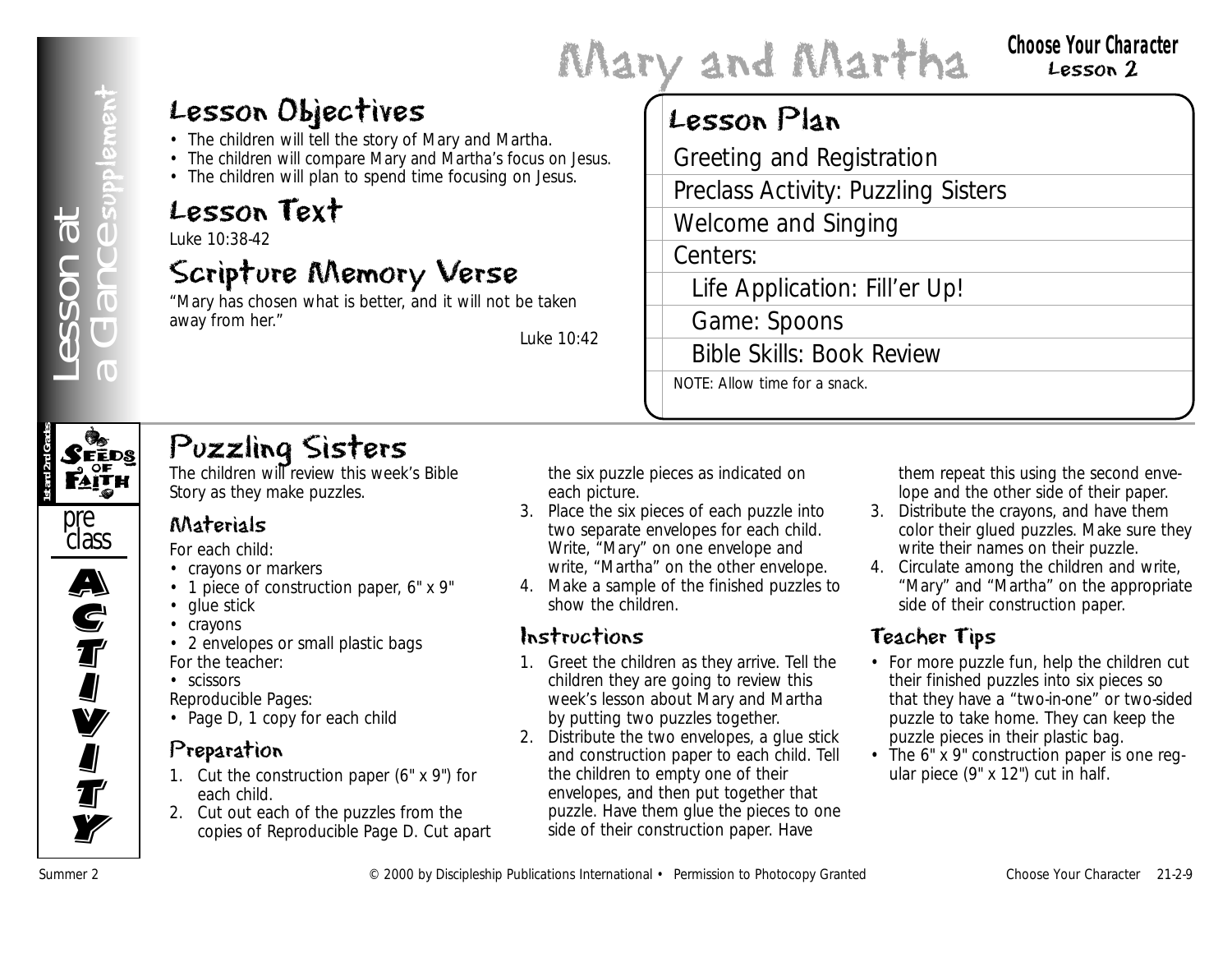LIFE

Ä

**P** 

P

Ļ

I

 $\frac{1}{2}$ 

 $\widecheck{\mathrm{A}}$ 

T

I

 $\dot{Q}$ 

 $\overline{\textsf{N}}$ 

# $\frac{Supplement}{Supplement}$  conserved that  $Mary$  and  $Marrtha$  choose your character

Lesson 2

## Fill'er Up!

The children will review this week's Bible Story as they think of ways they can focus on Jesus.

#### Materials

*For the teacher:*

- large clear jar or container
- pocket-sized Bible (that will fit inside the jar)
- serving spoon
- jelly beans (enough to fill the jar)
- seal-tight plastic bag or container with a lid
- large writing surface

#### Preparation

- 1. Place the pocket-sized Bible inside of the jar. Fill the remaining space in the jar with jelly beans so that is completely full. Remove the jelly beans and place them in a plastic bag or container and seal. Remove the Bible from the jar. NOTE: It is important to pre-measure for this activity.
- 2. Practice leading this activity so it goes smoothly.

#### Reviewing the Bible Story

Open your Bible to Luke 10:38-42. Read the passage and have the children repeat after you.

#### Life Application

Have the children sit in a circle. Show them the empty jar and the jelly beans you prepared. Explain that this jar will stand for a typical day and the jelly beans will stand for things that the children do every day. Put the jar in the middle of the circle. Ask the children to take turns saying things they do every day. Write their answers on the large writing surface. Let the child place one spoonful of jelly beans in the jar. (Answers should include: eat, sleep, go to school, do homework, clean room, do chores, play with friends, sports, clubs, go to doctors, go shopping, etc.) After all the jelly beans are in the jar, take out your pocket-sized Bible. *What about spending time to focus on Jesus?* Take the Bible and try to put it in the jar. Point out that it does not fit.

*with Jesus, then we usually don't make time to "fit" it in at all! In our Bible Story, we learned that only one sister made time to focus on Jesus. Which one was it, Mary or Martha?* (Mary) *Let's see what happens if we try to focus on Jesus first.* 

Remove the jelly beans from the jar. This time, place the Bible in the jar first. Tell the children that Jesus wants us to spend time focusing on him every day—first thing! Explain that they can do this by reading or listening to the Bible in the morning before school, talking to God, thinking about Jesus by looking at nature or by thanking him for all the special things he has done for you. *Let's see what happens to the rest of our day when we start it off focused on Jesus.* Once again, have the children list the other things that they do every day and then spoon some jelly beans in the jar. Help the children to see that when they focus on Jesus first, everything else that they need and want to do will "fit" in their day.

#### Conclusion

Ask the children to each say one way that they can spend time focusing on Jesus this week. Suggest that they ask a parent or older brother or sister to have special times in the morning with them. Encourage the children by giving them some jelly beans and tell them to come back next week ready to tell the group what they did. Close with a prayer for the children to have some really special time focusing on Jesus this week.

#### Teacher Tips

- To prevent the spread of germs, be sure to use the serving spoon in this activity.
- Obtain parental permission before giving candy to the children.
- Practice filling the jar with the Bible inside so that you are comfortable with how it works and can help it to go smoothly during the class.



*When we do everything we want to do before spending time*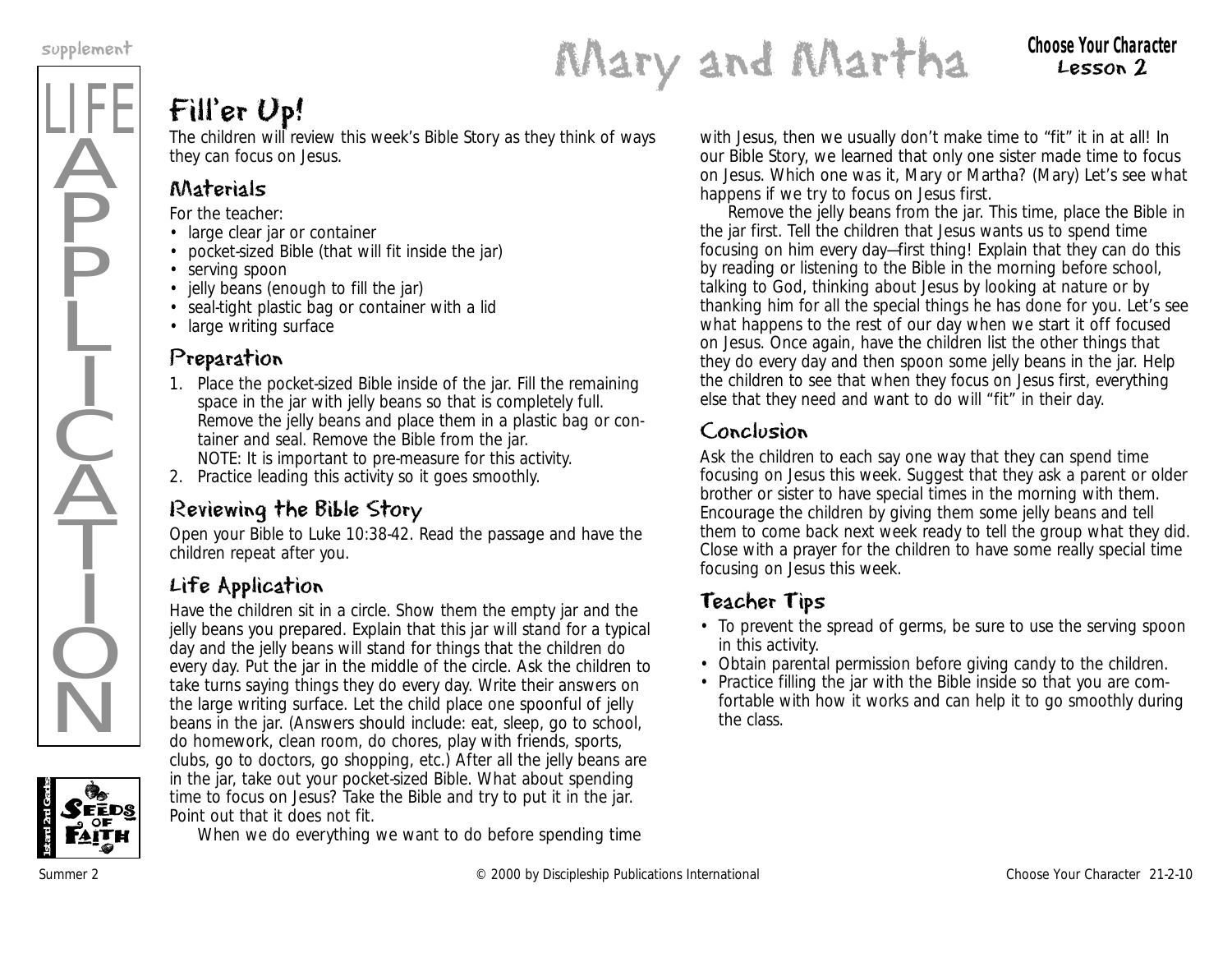G

AN A

M

K<br>E

# supplement Choose Your Character<br> **Complement** Choose Your Character

## Lesson 2

#### Spoons

The children will think about spending time with Jesus as they play this exciting game.

#### Materials

*For each child:*

- 1 index card, 3" x 5"
- *For the teacher:*
- scissors
- glue stick
- 2 spoons
- *Reproducible Pages:*
- Page E, 1 copy for the teacher

#### Preparation

- 1. Cut out the three "Focus on Jesus" cards from your copy of Reproducible Page E. Glue each one of these to three of the children's index cards. Put these with the remaining plain index cards.
- 2. Practice leading this activity.

#### Instructions

- 1. Introduce today's activity: *In your Bible Story this week, you are learning about two sisters and their visit with Jesus. Martha opened her home to Jesus and Mary sat by Jesus and listened to him. Martha was very worried and upset because of all the preparations. She thought that Jesus did not care that Mary was not helping her. Jesus taught Martha that Mary had chosen to spend her time doing what was better.*
- 2. Have the children sit in a circle. Show them the cards, including the three "Focus on Jesus" cards, and the spoons. Explain that today's game will help them review this week's lesson.
- 3. Shuffle the cards and distribute one face down to each child. Have them place their cards in front of them without looking at them. Put the spoons in the center of the circle, equal distance from everyone. Explain to the children that on your count of "three" they will turn over their cards. The three children with "Focus on Jesus" cards will try to be the first to take a spoon. The two children to get the spoons will answer a question from the back of this Lesson Card.

4. Collect and shuffle the cards and place them face down in front of each child again. Play continues in this way until all the children have had a chance to answer a question. NOTE: If a child has answered two questions, have him give his spoon to another child who has not.

#### Conclusion

Ask the children which of the two sisters they would rather be like: Mary or Martha, and why? Close with a prayer asking God to help the children learn many more things about Jesus.

#### Teacher Tips

- Adapt this game to the size and ability of your group. For large groups, increase the number of "Focus on Jesus" cards and spoons. For smaller groups, adjust accordingly.
- To increase the level of challenge, assign a time limit to answer the questions.
- For a less challenging version, ask the questions to everyone together.

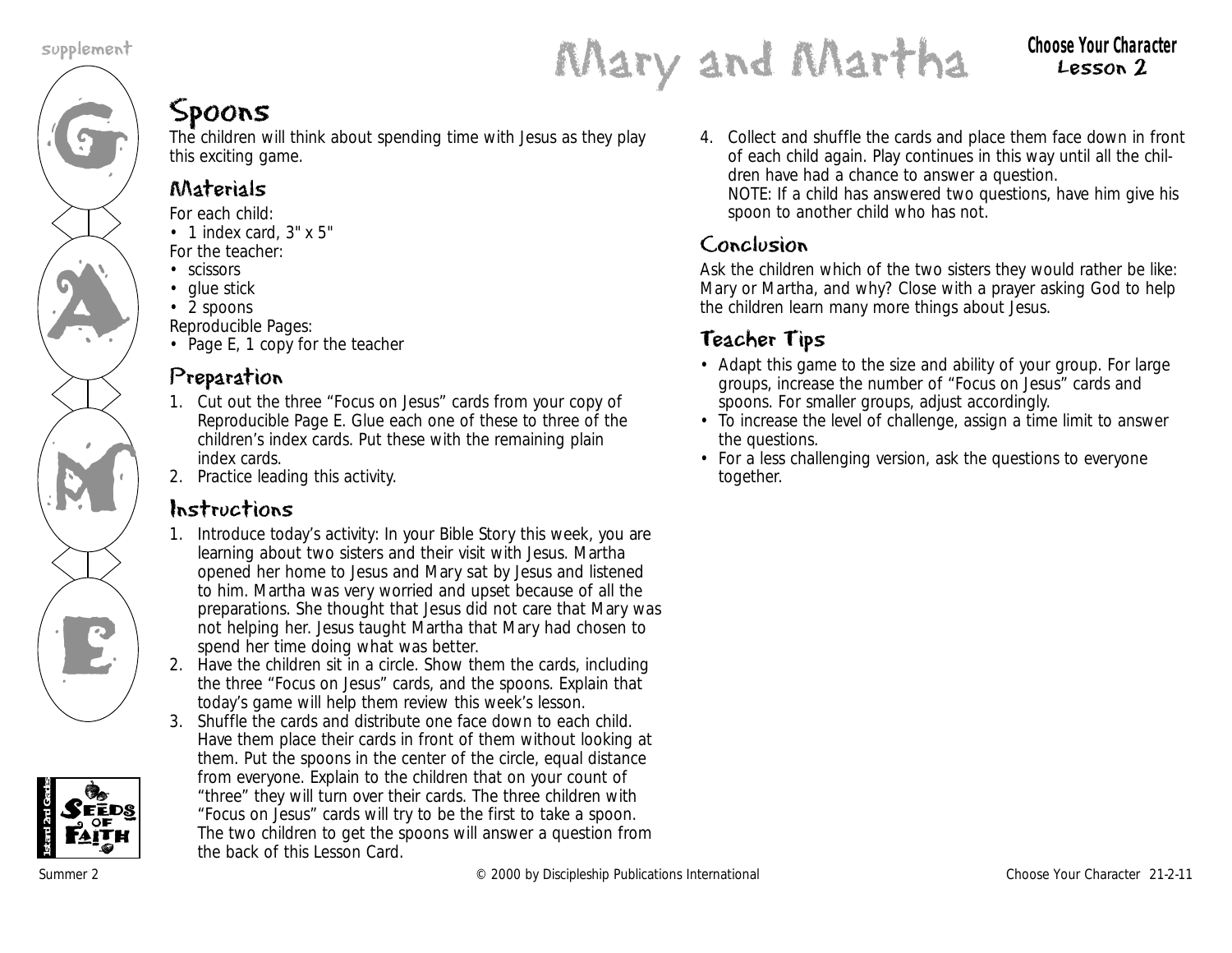G

**AN** 

M

E

# supplement that the conservation of **Mary and Martha** thessen 2

Lesson 2

## Spoons

Questions and Answers

#### Fill in the blanks.

As Jesus and his disciples were on their way, he came to a village where a woman named \_\_\_\_\_\_\_\_ opened her home to him. (Martha)

She had a sister called Mary, who sat at the Lord's feet to what he said. (listening)

But \_\_\_\_\_\_\_\_\_ was distracted by all the preparations that had to be made. (Martha)

She came to him and asked, "Lord, don't you that my sister has left me to do the work by myself? Tell her to \_\_\_\_ me!" (care/help)

"Martha, \_\_\_\_\_\_\_\_\_\_ ," the Lord answered, "you are worried and upset about many things, but only one thing is \_\_\_\_\_\_\_." (Martha/needed)

"Mary has chosen what is \_\_\_\_\_\_\_\_ , and it will not be taken away from her." (better)

#### Yes or no?

Martha and Mary were sisters. (Yes)

- Martha sat at Jesus' feet listening to what he said. (No)
- Martha was distracted by all the preparations that had to be made. (Yes)
- Jesus told Mary to get up and help her sister in the kitchen. (No)
- Jesus told Martha that she was worried and upset by many things. (Yes)
- Jesus told Martha that Mary had chosen the better thing. (Yes)

#### In your own words:

Which sister, Mary or Martha, do you want to be like? Why?

- If Jesus came to your house today, what would you do?
- What things make you feel worried and upset?

What do you think Jesus would want you to do when you feel worried and upset?

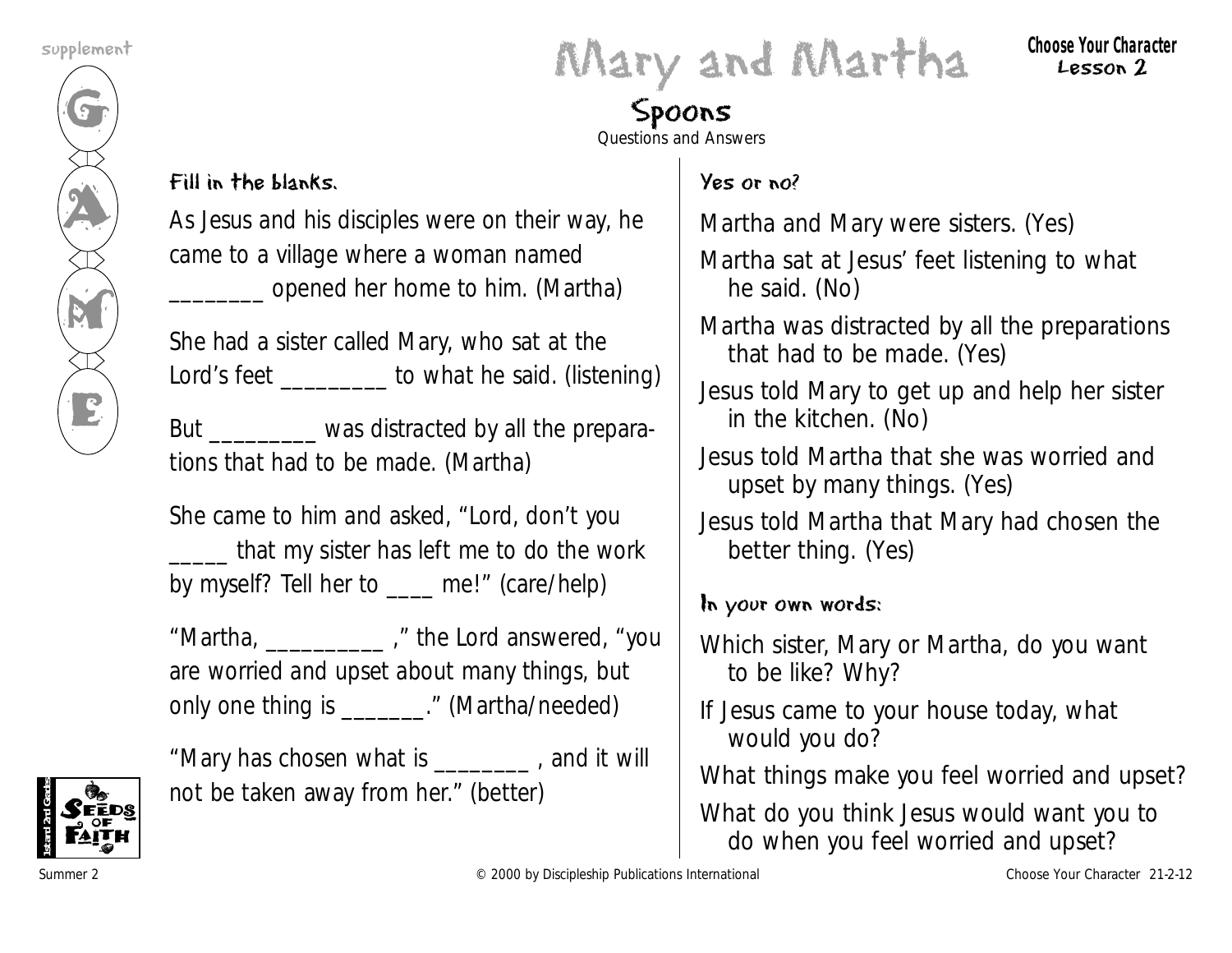

# supplement **Chary and Martha** choose your unaracter

Lesson 2

#### Book Review

The children will review the place and order of the books in the Bible.

#### Materials

*For each child:*

- highlighter
- red crayon
- pencil

*Reproducible Pages:*

• Page F, 1 copy for each child

#### Preparation

Complete the activity on your copy of Reproducible Page F.

#### Instructions

- 1. Introduce today's activity. *In your Bible Story this week, you learned about two sisters and their visit with Jesus. Martha opened her home to Jesus, and Mary sat by Jesus and listened to him. Martha was very worried and upset because of all the preparations. She thought that Jesus did not care that Mary was not helping her. Jesus taught Martha that Mary had chosen to do what was better.*
- 2. Show the children your copy of Reproducible Page F. Tell them that they will work together to complete the activity using their Bibles, highlighters and crayons.
- 3. Make sure that all the children have a Bible or access to one. Explain that they will be using their Bibles to complete the activity on their pages.
- 4. Distribute the copies of Reproducible Page F, highlighters, red crayons and pencils.
- 5. Explain to the children that they should use their Bibles and the list at the top of their pages to help them find the answers to their questions.
- 6. Read each statement or question to the children, and work together as a group to complete the activity.

#### Conclusion

Remind the children that today we have the Bible—which gives us Jesus' words—so that we can listen to Jesus the same way that Mary listened to him. Ask the children how it makes them feel to know that with the Bible, they can hear Jesus' words anytime they want. Close with a prayer thanking God for the Bible.

#### Teacher Tips

• Adapt this activity to the skill level and ability of the children in your group.

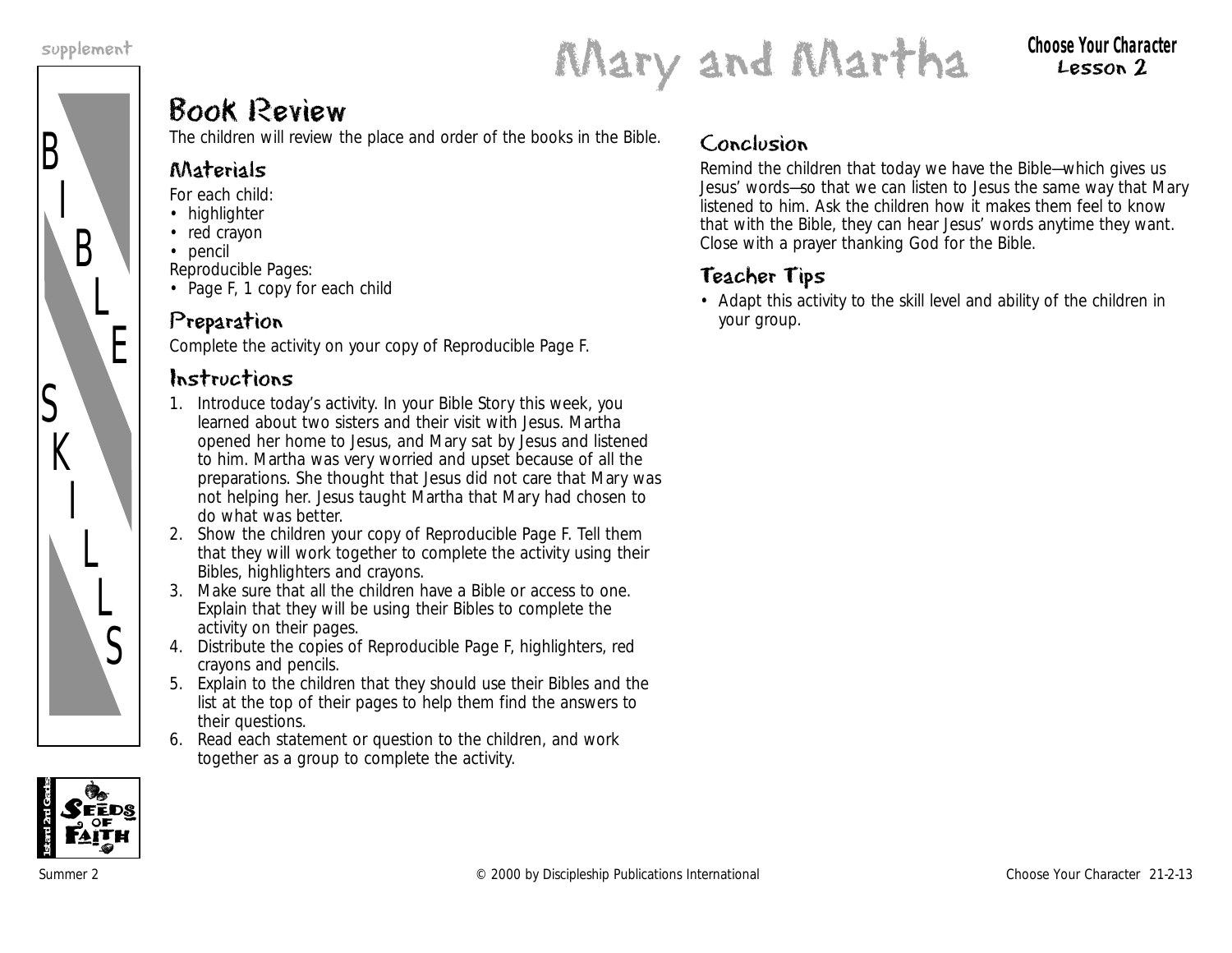

 $(\cup)$ 

| supplement<br>$\sim$ |  |  | Mary and Martha | <b>Choose Your Character</b><br>Lesson 2 |
|----------------------|--|--|-----------------|------------------------------------------|
|----------------------|--|--|-----------------|------------------------------------------|

## Book Review

Answer Key

#### New Testament Books



• Highlight the first ten books of the Old Testament.

1 Chronicles Ezekiel  $\times$  Malachi

Old Testament Books

Genesis 2 Chronicles Daniel Exodus Ezra Hosea

Leviticus Nehemiah  $\odot$  Joel Numbers Esther Amos Deuteronomy  $\left(\cup\right)$  Job Obadiah

Joshua Psalms (Allonah Judges Proverbs Micah Ruth Ecclesiastes Nahum 1 Samuel Song of Songs Habakkuk 2 Samuel Isaiah  $\sqrt{2}$ ephaniah 1 Kings (C)Jeremiah Haggai 2 Kings Lamentations  $\sqrt{2}$ echariah

- Draw a red line under the first ten books of the New Testament.
- Put a  $\chi$  next to the first book of the Old Testament.
- Put a  $\sum_{n=1}^{\infty}$  next to the last book of the Old Testament.
- Put a  $\Phi$  next to the first book of the New Testament.
- Put a  $\mathbf{\hat{p}}$  next to the last book of the New Testament.
- Put a  $\odot$  next to six Old Testament books that begin with the letter "I."
- Put a  $\odot$  next to six New Testament books that begin with the letter "I."
- Put a  $\blacktriangleright$  next to two Old Testament books that begin with the letter "Z."
- Challenge: Put a  $\blacktriangledown$  by the book where you find the story of Martha and Mary. (Hint: It is the third book in the New Testament.)

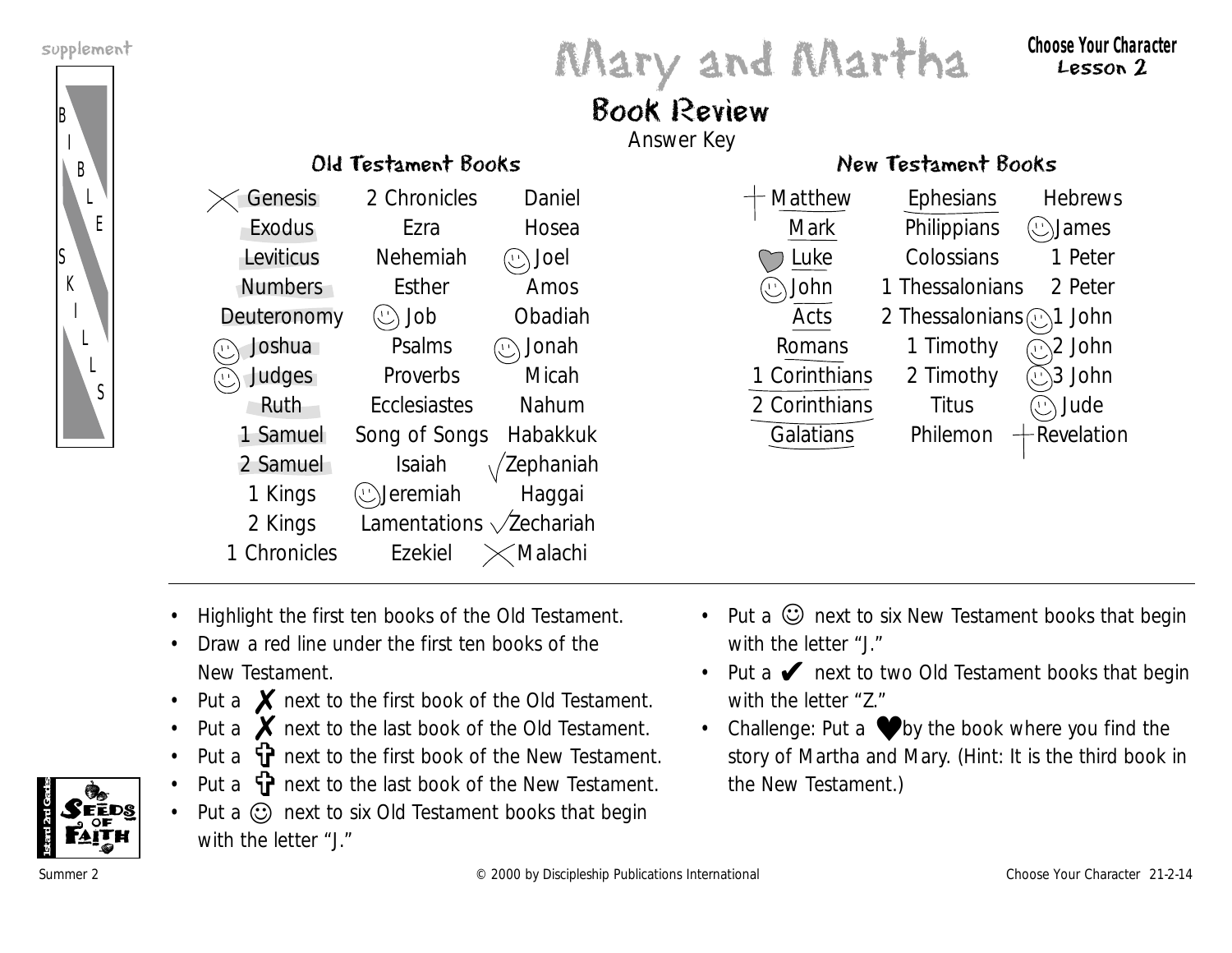

timelines

R

E

P

R

 $\bigcirc$ 

D

U

 $\overline{C}$ 

I

B

L

E

A

**1st and 2nd Grades**

Summer 2 © 2000 by Discipleship Publications International • Permission to Photocopy Granted Choose Your Character 21-2-15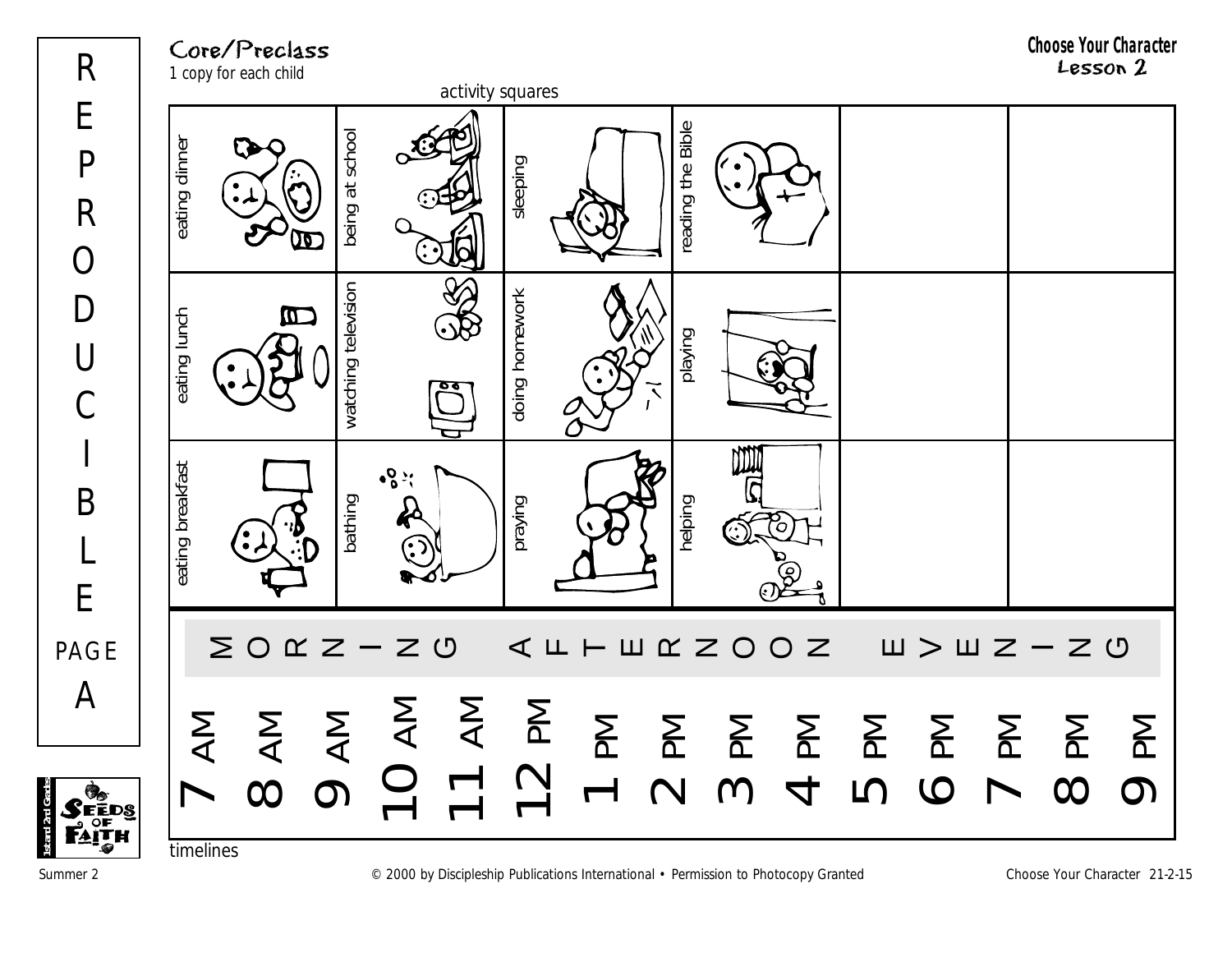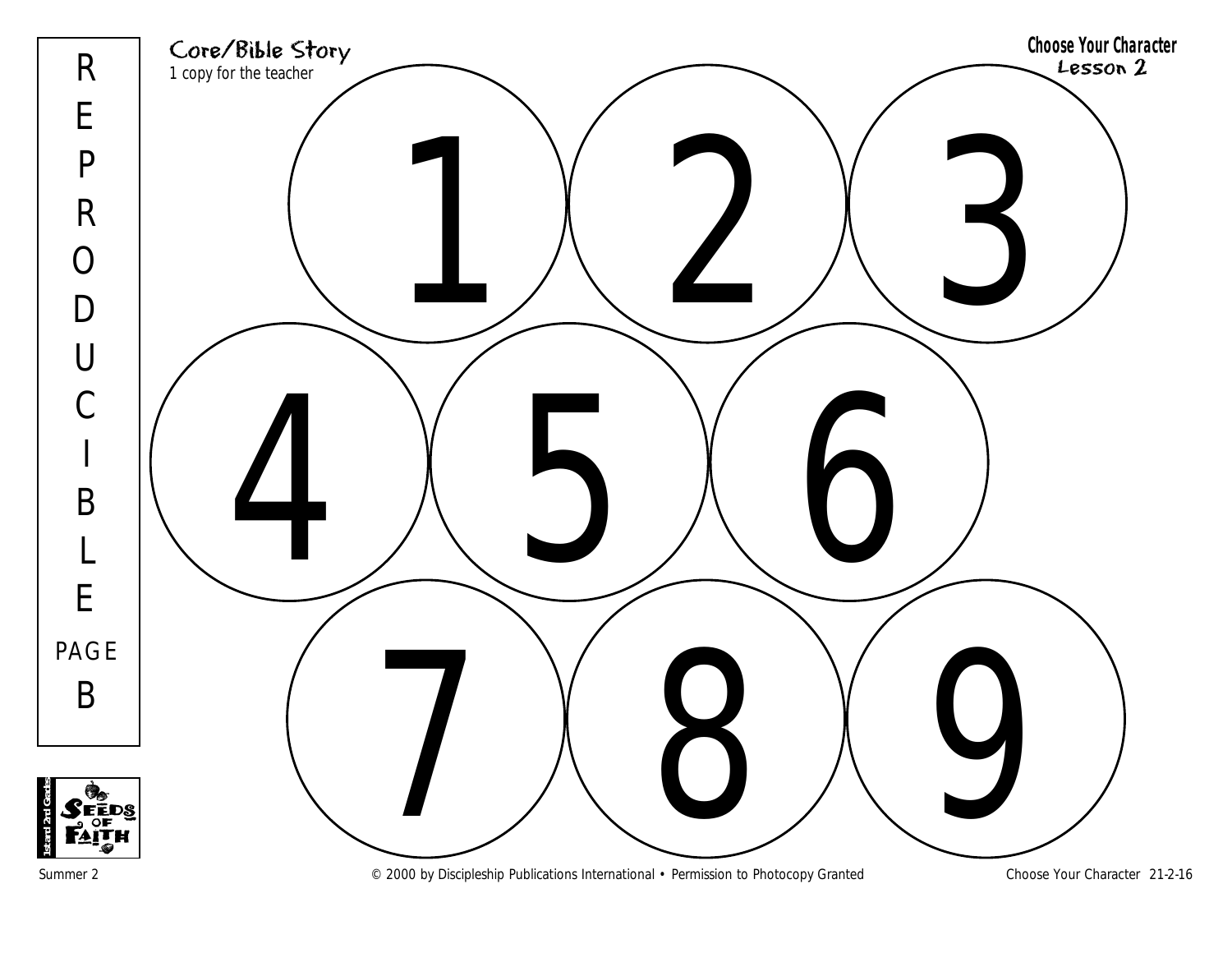| $\mathbf R$                   | Core/Craft<br>1 copy for each child | <b>Choose Your Character</b><br>Lesson 2 |
|-------------------------------|-------------------------------------|------------------------------------------|
| $\mathbf E$                   | Martha                              | Mary                                     |
| $\, {\bf P}$                  |                                     |                                          |
| $\mathbf R$                   |                                     |                                          |
| $\bigcirc$                    |                                     |                                          |
| $\mathbf D$                   |                                     |                                          |
| $\bigcup$                     |                                     |                                          |
| $\mathsf C$                   |                                     |                                          |
| $\rm I$                       |                                     |                                          |
| $\, {\bf B}$                  |                                     |                                          |
| $\mathbf L$                   |                                     |                                          |
| $\mathbf{E}% _{0}$            |                                     |                                          |
| AGE                           |                                     |                                          |
| $\mathcal{C}$                 |                                     |                                          |
|                               |                                     |                                          |
| <b>O<sub>S</sub></b><br>Reeds |                                     |                                          |

**1st and 2nd Grades**

Summer 2 Choose Your Character 21-2-17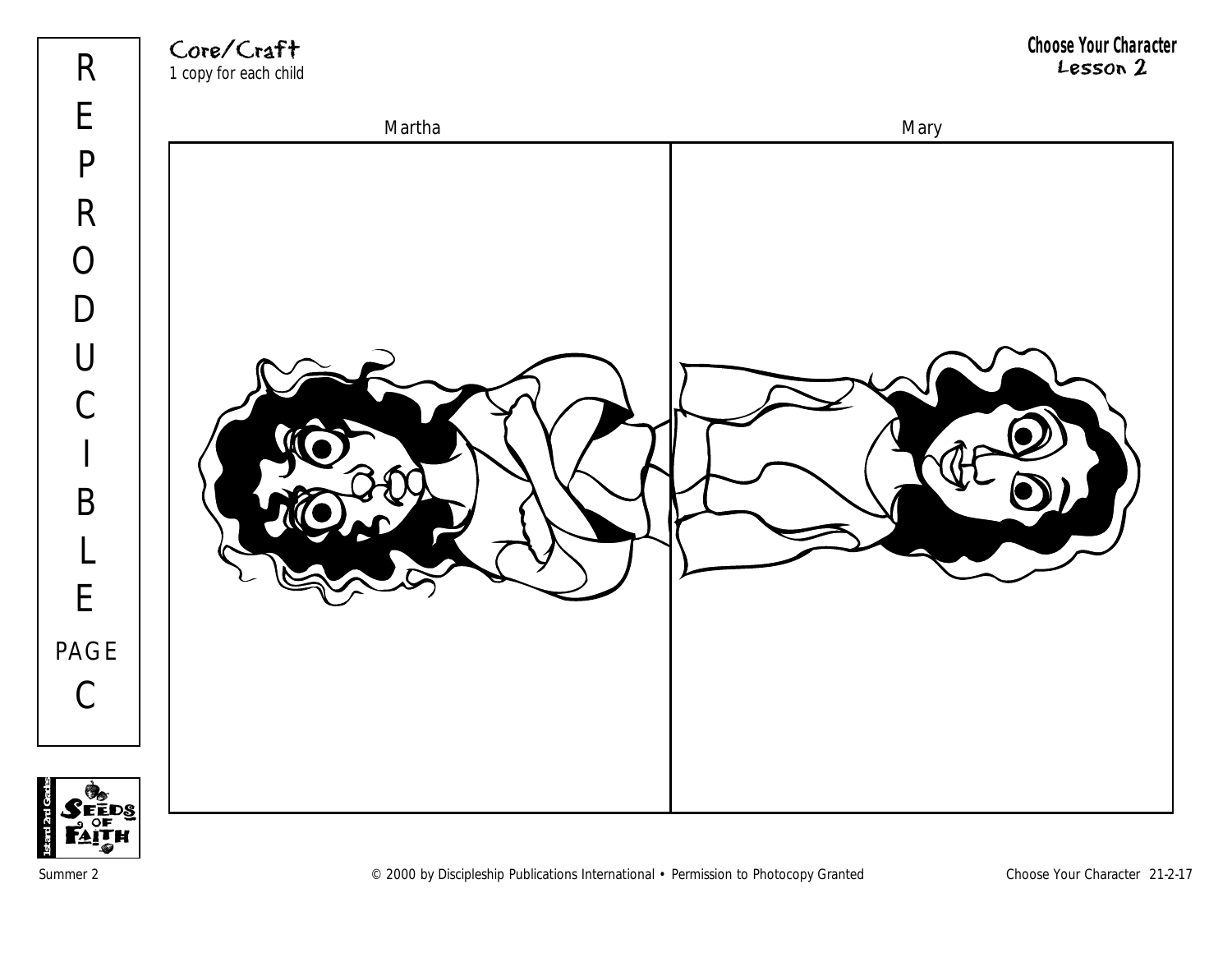This page intentionally left blank

![](_page_17_Picture_2.jpeg)

Summer 2 Choose Your Character 21-2-18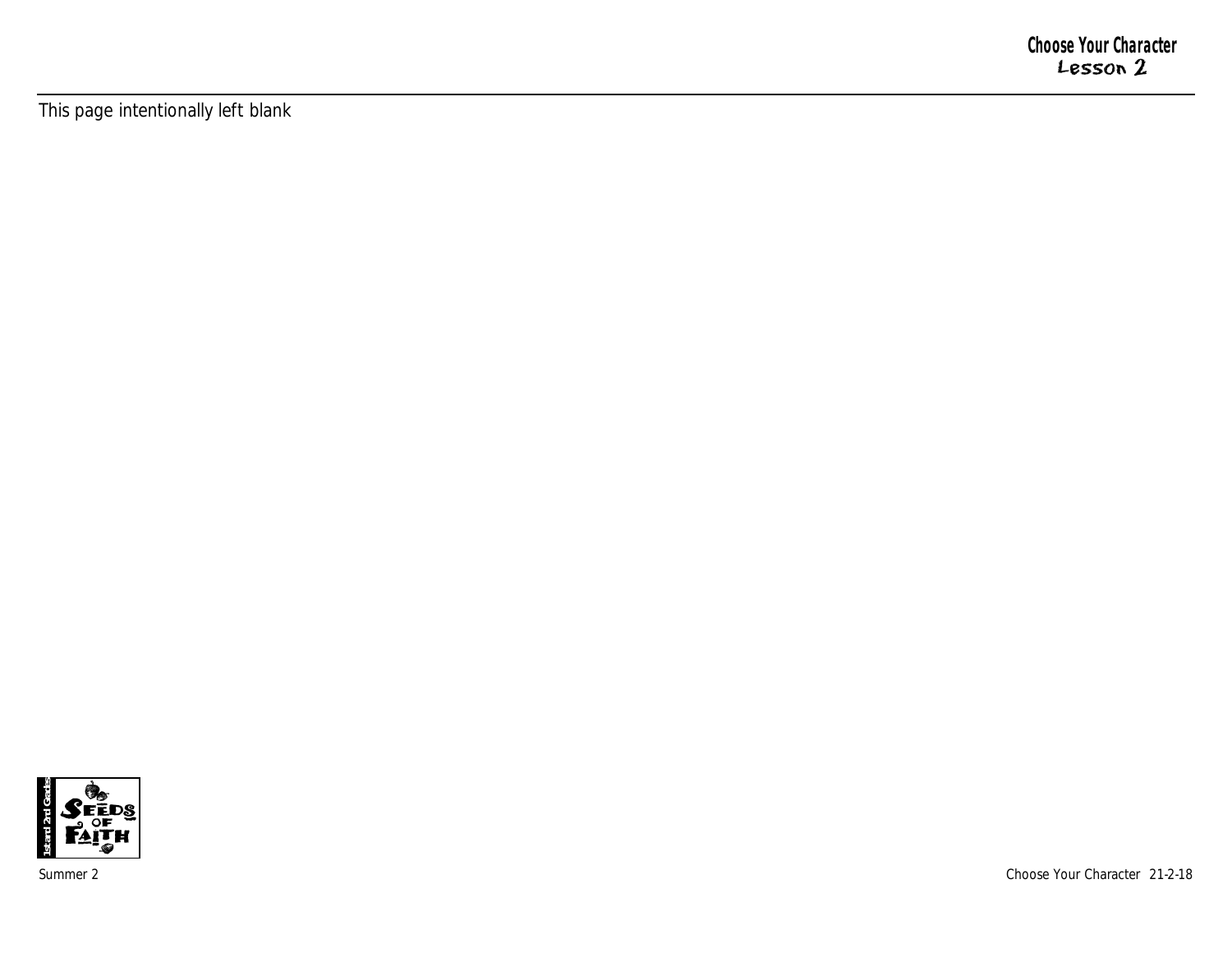![](_page_18_Figure_0.jpeg)

**Choose Your Character** Lesson 2

![](_page_18_Figure_2.jpeg)

![](_page_18_Picture_3.jpeg)

R

E

P

R

 $\bigcirc$ 

D

U

C

I

Martha puzzle **Martha** puzzle Mary puzzle Martha puzzle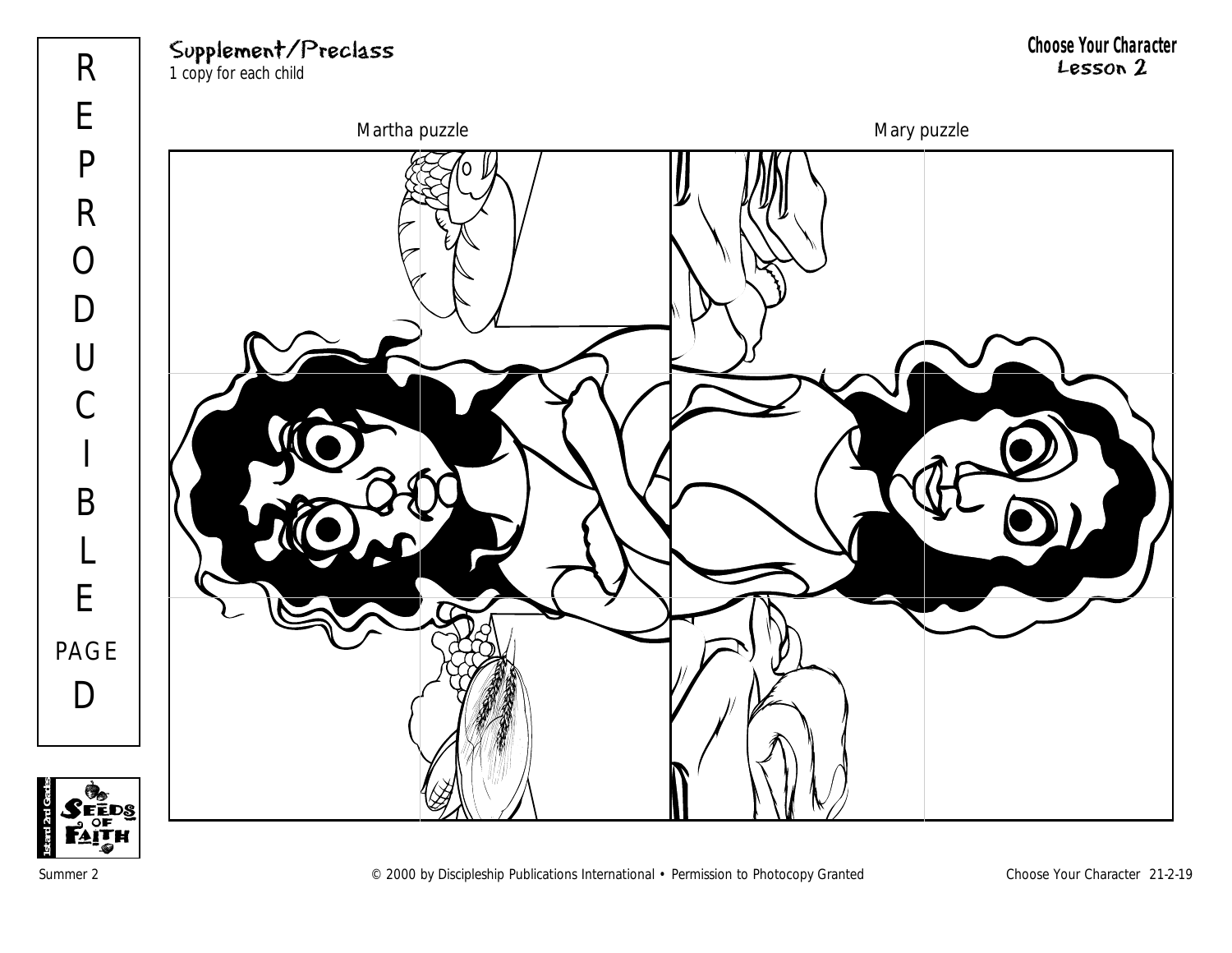![](_page_19_Picture_3.jpeg)

![](_page_19_Picture_4.jpeg)

Summer 2 © 2000 by Discipleship Publications International • Permission to Photocopy Granted Choose Your Character 21-2-20